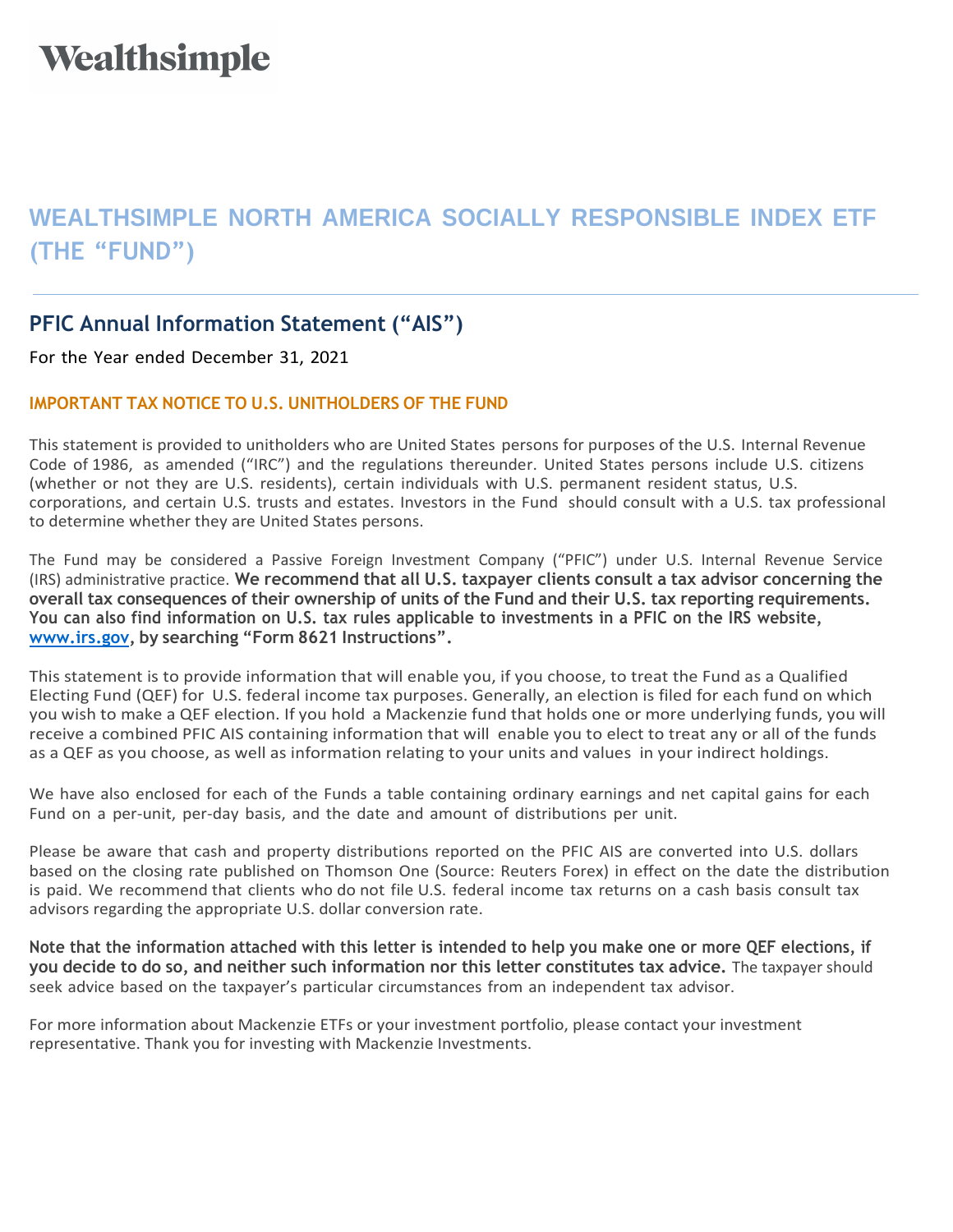1. This Information Statement applies to the taxable year of Wealthsimple North America Socially Responsible Index ETF commencing on January 01, 2021 and ending on December 31, 2021.

2. The per-unit, per-day information for Wealthsimple North America Socially Responsible Index ETF for the period January 01, 2021 through December 31, 2021 are provided in the below chart. **We recommend that all U.S. taxpayer clients consult a tax advisor concerning the overall tax consequences of their ownership of Funds and their U.S. tax reporting requirements.**

| Fund Name (and name of any underlying funds if applicable) | Ticker      | Ordinary Earnings (US\$) Net Capital Gains | (US\$)         |
|------------------------------------------------------------|-------------|--------------------------------------------|----------------|
| Wealthsimple North America Socially Responsible Index ETF  | <b>WSRI</b> | \$0.0055189058                             | \$0.0022875698 |

To determine your pro-rata share of the amounts of ordinary earnings and net capital gains of the Fund and each of its underlying fund(s) that you held directly and indirectly, as noted above, multiply the per-day, perunit amounts indicated by the number of units of the Fund held and the number of days you held the units during the period January 01, 2021 through December 31, 2021.

3. Wealthsimple North America Socially Responsible Index ETF made the following per-unit distributions on the following dates in 2021:

| Date.              | Cash/Property Distributions (US\$) |
|--------------------|------------------------------------|
| March 30, 2021     | \$0.03693                          |
| June 29, 2021      | \$0.05614                          |
| September 28, 2021 | \$0.06114                          |
| December 30, 2021  | \$0.07534                          |
| December 31, 2021  | \$1.97196                          |

Cash and property distributions are converted into U.S. dollars based on the closing rate published on Thomson One (Source: Reuters Forex) in effect on the date the distribution is paid. We recommend that clients who do not file U.S. federal income tax returns on a cash basis consult their tax advisors as to the appropriate U.S. dollar conversion rate.

4. Wealthsimple North America Socially Responsible Index ETF will, upon receipt of a request, permit you to inspect and copy their permanent books of account, records, and other such documents as may be maintained by Wealthsimple North America Socially Responsible Index ETF to establish that their respective ordinary earnings and net capital gains are computed in accordance with U.S. income tax principles, and to verify these amounts and your pro-rata shares thereof.

Wealthsimple North America Socially Responsible Index ETF

Tight

Terry Rountes Vice President, Fund Services & CFO, Mackenzie Funds including Wealthsimple North America Socially Responsible Index ETF

April 11, 2022